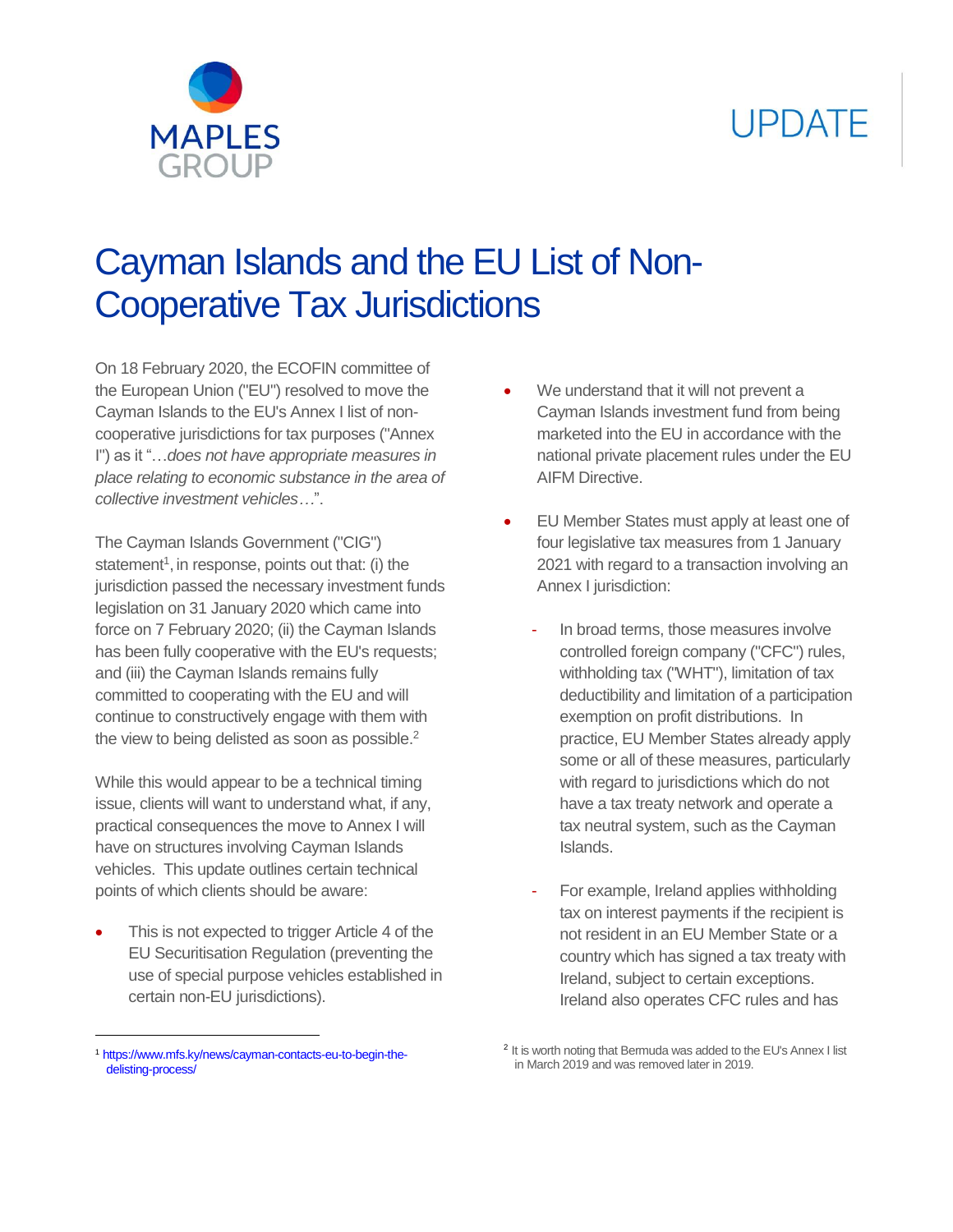rules restricting tax deductibility on certain payments which are not subject to tax in the recipient jurisdiction. Finally, Ireland does not provide for a participation exemption on profit distributions to Irish companies. Accordingly, it can be said that Ireland already applies those four measures.

- The existing EU Mandatory Disclosure Rules ("DAC6") provides for the reporting of certain cross-border tax arrangements to EU tax authorities, with reporting to commence on 31 August 2020. DAC6 is explained in more detail in our recent client update. <sup>3</sup> Under current rules, tax deductible payments made by an EU entity to an 'associated entity' in a low tax or zero tax jurisdiction are reportable in certain cases. The requirement to report such payments to associated entities is broader if the associated entity is resident in an Annex I jurisdiction.
- In addition to the legislative measures, EU Member States may also apply certain administrative measures to transactions involving Annex I jurisdictions, including increased monitoring and audits. In practice, EU Member States already apply such measures to jurisdictions which do not have a tax treaty network and operate a tax neutral system, such as the Cayman Islands.
- EU-related development agencies may not be able to lend development funding to the Cayman Islands or entities established in the Cayman Islands, subject to certain exceptions. As a practical matter, we understand that this has generally been the unofficial position for some time and, accordingly, we would not

 $\overline{a}$ 

expect this to have a material impact on the great majority of clients or the Cayman Islands.

If you would like further information, please reach out to your usual Maples Group contact or any of the persons listed below.

### **Cayman Islands**

**Jon Fowler** +1 345 814 5526 [jon.fowler@maples.com](mailto:jon.fowler@maples.com)

**Michael Richardson** +1 345 814 5532 [michael.richardson@maples.com](mailto:michael.richardson@maples.com)

**Iain McMurdo** +1 345 814 5378 [iain.mcmurdo@maples.com](mailto:Iain.mcmurdo@maples.com)

**Jonathan Green** +1 345 814 5466 [jonathan.green@maples.com](mailto:jonathan.green@maples.com)

**Kieran Walsh** +1 345 814 5353 kieran.walsh@maples.com

**Matthew Gardner** +1 345 814 5453 [matthew.gardner@maples.com](mailto:matthew.gardner@maples.com)

#### **Sheryl Dean**

+1 345 814 5294 [sheryl.dean@maples.com](mailto:sheryl.dean@maples.com)

<sup>3</sup> [https://maples.com/Knowledge-Centre/Industry-](https://maples.com/Knowledge-Centre/Industry-Updates/2020/01/Enactment-of-the-EU-Mandatory-Disclosure-of-Cross-Border-Arrangements-Directive-DAC6)[Updates/2020/01/Enactment-of-the-EU-Mandatory-](https://maples.com/Knowledge-Centre/Industry-Updates/2020/01/Enactment-of-the-EU-Mandatory-Disclosure-of-Cross-Border-Arrangements-Directive-DAC6)[Disclosure-of-Cross-Border-Arrangements-Directive-DAC6](https://maples.com/Knowledge-Centre/Industry-Updates/2020/01/Enactment-of-the-EU-Mandatory-Disclosure-of-Cross-Border-Arrangements-Directive-DAC6)